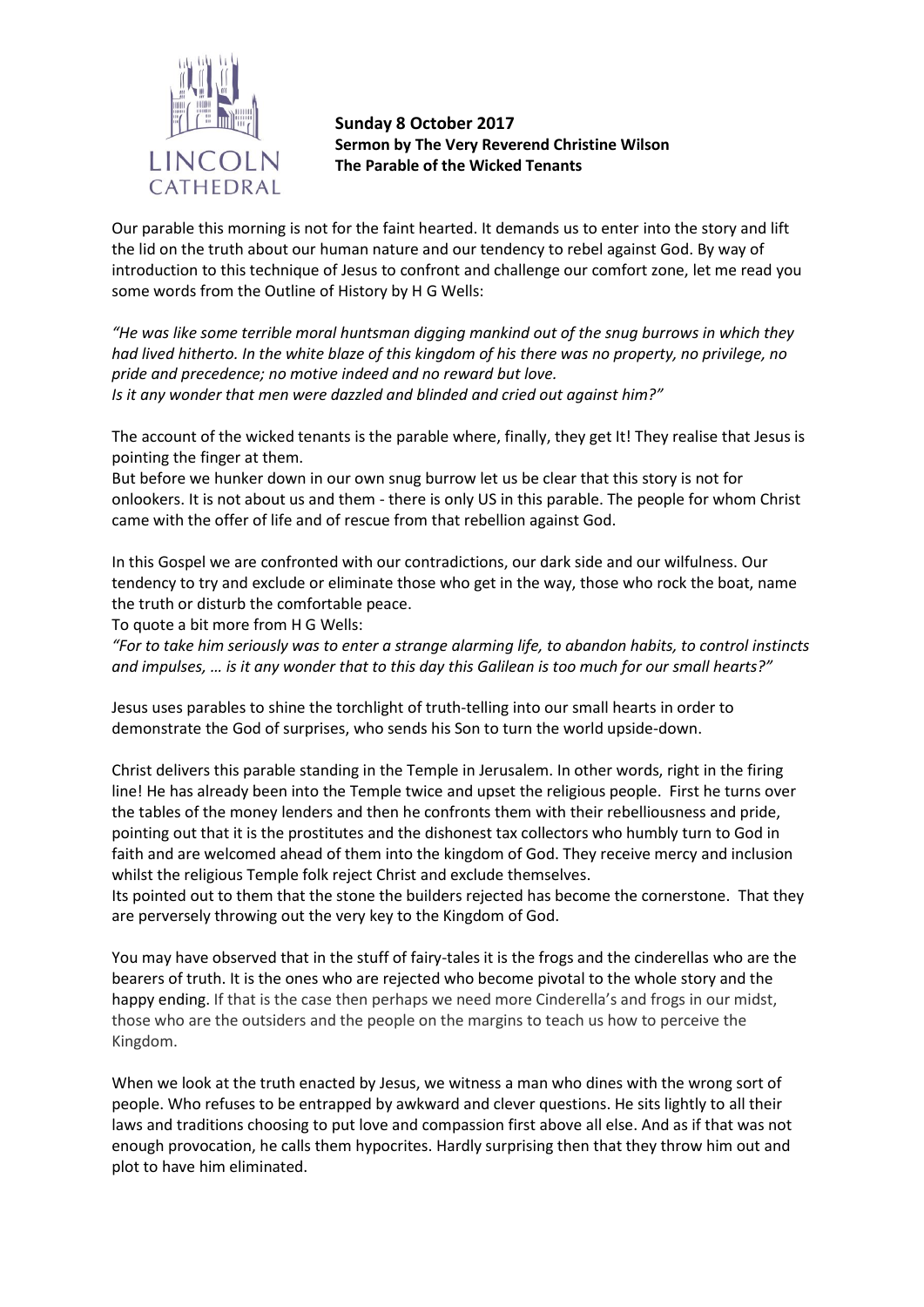## *The landowner in the story planted a vineyard, put a fence around it, dug a wine press and built a watchtower. Then he leased it out and went to another country.*

The vineyard was all set, ready to flourish with all the potential to produce wonderful fruit and an abundant supply of wine for rejoicing! The fence, which was presumably to keep the fruit secure, appears to have been turned into a sort of exclusion zone by the tenants. Even if there weren't any visible keep out signs, those inside the vineyard were quite clearly busy protecting their own interests. They are happy to resort to aggression and violence to keep things as they are. The vineyard had become an exclusion zone, instead of a place of fertility and productivity.

So? Was God angered or deeply saddened by their acts of exclusion? The keeping out of others? The refusal to allow the vineyard to fully flourish? The instincts and choices they made which brought about their own expulsion from this sort of second garden of Eden?

If the Kingdom of God bears fruit, as modelled through the life of Jesus Christ, then all the hallmarks of his ministry and his radical love will be seen in our own enactment and participation in the life of the Kingdom as we seek to follow Christ's example.

Think of all the beautiful enactments of hope and love, healing and inclusion that Jesus revealed in his life and ministry: hospitality and welcome to the stranger and the outcast, a generosity to the poor, compassion towards the vulnerable, healing and reconciliation, a passion for justice, and ultimately total self-surrender to the rule of love.

On the flip side, I wonder in what ways we throw ourselves out of this Kingdom? Self-exclusion would be about walking in the opposite direction, rejecting the teachings of Christ and putting up barriers to keep God's love out. Essentially it is about that tendency to smallness of heart: The mistrust of strangers, apathy towards the plight of the needy, complacency about the vulnerable, a lack of fruitfulness and joy.

## *to take Jesus seriously was to enter a strange alarming life, to abandon habits, to control instincts and impulses, … is it any wonder that to this day this Galilean is too much for our small hearts?*

But the Good news we see in the story of the wicked tenants is the way God persistently keeps on coming back over and over again, battering our hearts with love and forgiveness, longing for us to embrace the Kingdom of God, willing us to produce even one little fruit bud.

"For God so loved the world that he sent his Son….."

He came for us all – the lovely and the unlovely, the rich and the poor, the sinner and the small hearted. The weak and the strong. Especially he came to the last and the least and the lost. It is openness to the truth and the enactment of goodness and love that transforms the frogs and the Cinderellas in those fairy tales. The parable invites us to approach the throne of God's grace, …to come before the one unto whom all hearts are open all desires known and from whom no secrets are hid.

## Jesus the rejected one becomes the cornerstone on which we build our lives.

We celebrate that this morning in broken bread and wine outpoured. Christ with us and in us, transforming the ordinary into the extraordinary. Bread and wine into the sacrament of God's grace and presence, transforming our ordinary lives and sending us out to do extraordinary things…. to bear fruit for the Kingdom of God.